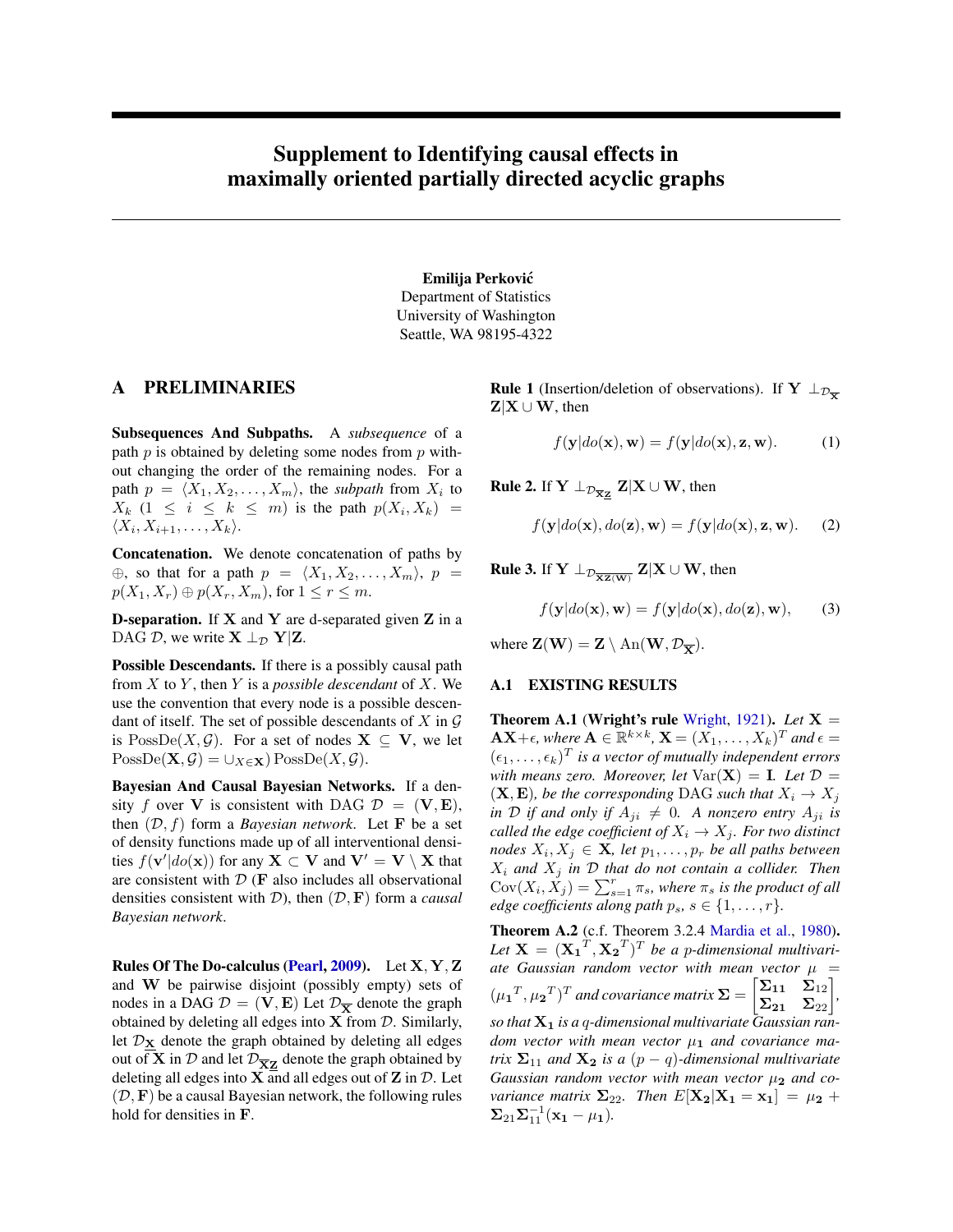Algorithm 2: PTO algorithm [\(Jaber et al.,](#page-6-3) [2018\)](#page-6-3)

- **input** : DAG or CPDAG  $\mathcal{G} = (\mathbf{V}, \mathbf{E})$ .
- **output**: An ordered list  $\mathbf{B} = (\mathbf{B_1}, \dots, \mathbf{B_k}), k \ge 1$ of the bucket decomposition of  $V$  in  $G$ .
- <sup>1</sup> Let ConComp be the bucket decomposition of V in  $\mathcal{G}$ ;
- <sup>2</sup> Let B be an empty list;
- 3 while  $ConComp \neq \emptyset$  do
- 4 Let  $C \in ConComp;$
- $5 \parallel$  Let  $\overline{C}$  be the set of nodes in ConComp that are not in C;
- 6 **if** all edges between **C** and  $\overline{C}$  are into **C** in  $\mathcal G$ then
- $7 \mid$  Add C to the beginning of B;
- <sup>8</sup> end

<sup>9</sup> end

<span id="page-1-0"></span> $10$  return  $B$ ;

<span id="page-1-1"></span>Lemma A.3 (c.f. Lemma C.1 of Perković et al., [2017,](#page-6-4) Lemma 8 of Perković et al., [2018\)](#page-6-5). Let **X** and **Y** be dis*joint node sets in a* MPDAG G*. Suppose that there is a proper possibly causal path from* X *to* Y *that starts with an undirected edge in* G*, then there is one such path*  $q = \langle X, V_1, \ldots, Y \rangle$ ,  $X \in \mathbf{X}, Y \in \mathbf{Y}$  *in* G *and* DAGs  $\mathcal{D}^1, \mathcal{D}^2$  in  $[\mathcal{G}]$  such that the path in  $\mathcal{D}^1$  consist*ing of the same sequence of nodes as* q *is of the form*  $X \rightarrow V_1 \rightarrow \cdots \rightarrow Y$  and in  $\mathcal{D}^2$  the path consist*ing of the same sequence of nodes as* q *is of the form*  $X \leftarrow V_1 \rightarrow \cdots \rightarrow Y$ .

<span id="page-1-6"></span>Lemma A.4 (Lemma 3.2 of Perković et al., [2017\)](#page-6-4). *Let*  $p^*$  *be a path from* X *to* Y *in a* MPDAG G. If  $p^*$  *is non-causal in* G*, then for every* DAG D *in* [G] *the corresponding path to* p ∗ *in* D *is non-causal. Conversely, if* p *is a causal path in at least one* DAG D *in* [G]*, then the corresponding path to* p *in* G *is possibly causal.*

<span id="page-1-5"></span>Lemma A.5 (Lemma 3.5 of Perković et al., [2017\)](#page-6-4). *Let*  $p = \langle V_1, \ldots, V_k \rangle$  *be a definite status path in a* MPDAG G*. Then* p *is possibly causal if and only if there is no*  $V_i$  ←  $V_{i+1}$ *, for*  $i \in \{1, ..., k-1\}$  *in G*.

<span id="page-1-3"></span>Lemma A.6 (Lemma 3.6 of Perković et al., [2017\)](#page-6-4). *Let* X *and* Y *be distinct nodes in a* MPDAG G*. If* p *is a possibly causal path from* X *to* Y *in* G*, then a subsequence* p <sup>∗</sup> *of* p *forms a possibly causal unshielded path from* X *to* Y *in* G*.*

<span id="page-1-2"></span>Lemma A.7 (c.f. Lemma 1 of [Jaber et al.,](#page-6-3) [2018\)](#page-6-3). *Let*  $G = (V, E)$  *be a CPDAG or DAG and let*  $B =$  $(\mathbf{B}_1, \ldots, \mathbf{B}_k)$ ,  $k > 1$ , be the output of  $PTO(\mathcal{G})$  (Algo*rithm* [2\)](#page-1-0)*. Then for each*  $i, j \in \{1, \ldots k\}$ *,*  $B_i$  *and*  $B_i$  *are* buckets in  $V$  and if  $i < j$ , then  $B_i < B_j$ .

<span id="page-1-4"></span>Lemma A.8 (c.f. Lemma E.6 of [Henckel et al.,](#page-6-6) [2019\)](#page-6-6).

*Let* X *and* Y *be disjoint node sets in an MPDAG* G *and suppose that there is no proper possibly causal path from* X *to* Y *that starts with an undirected edge in* G*. Let* D *be a DAG in* [ $\mathcal{G}$ ]*. Then* Forb $(\mathbf{X}, \mathbf{Y}, \mathcal{G}) \subseteq \text{De}(\mathbf{X}, \mathcal{G})$ *.* 

## B PROOFS FOR SECTION [3.1](#page-0-0) OF THE MAIN TEXT

Proof of Proposition [3.2.](#page-0-0) This proof follows a similar reasoning as the proof of Theorem 2 of [Shpitser and](#page-6-7) [Pearl](#page-6-7) [\(2006\)](#page-6-7) and proof of Theorem 57 of Perković et al. [\(2018\)](#page-6-5).

By Lemma [A.3,](#page-1-1) there is a proper possibly causal path  $q = \langle X, V_1, \ldots, Y \rangle, k \geq 1, X \in \mathbf{X}, Y \in \mathbf{Y}$  in G and DAGs  $\mathcal{D}^1$  and  $\mathcal{D}^2$  in [G] such that  $X \to V_1 \to \cdots \to Y$ is in  $\mathcal{D}^1$  and  $X \leftarrow V_1 \rightarrow \cdots \rightarrow Y$  is in  $\mathcal{D}^2$  (the special case when  $k = 1$  is  $X \leftarrow Y$ ).

Consider a multivariate Gaussian density over V with mean vector zero, constructed using a linear structural causal model (SCM) with Gaussian noise. In particular, each random variable  $A \in V$  is a linear combination of its parents in  $\mathcal{D}^1$  and a designated Gaussian noise variable  $\epsilon_A$  with zero mean and a fixed variance. The Gaussian noise variables { $\{\epsilon_A : A \in V\}$ , are mutually independent.

We define the SCM such that all edge coefficients except for the ones on  $q_1$  are 0, and all edge coefficients on  $q_1$ are in  $(0, 1)$  and small enough so that we can choose the residual variances so that the variance of every random variable in V is 1.

The density  $f$  of  $V$  generated in this way is consistent with  $\mathcal{D}^1$  and thus, f is also consistent with G and  $\mathcal{D}^2$  [\(Lauritzen et al.,](#page-6-8) [1990\)](#page-6-8). Moreover, f is consistent with DAG  $\mathcal{D}^{11}$  that is obtained from  $\mathcal{D}^{1}$  by removing all edges except for the ones on  $q_1$ . Analogously, f is also consistent with DAG  $\mathcal{D}^{21}$  that is obtained from  $\mathcal{D}^2$  by removing all edges except for the ones on  $q_2$ . Hence, let  $f_1(\mathbf{v}) = f(\mathbf{v})$  and let  $f_2(\mathbf{v}) = f(\mathbf{v})$ .

Let  $f_1(\mathbf{v}'|do(\mathbf{x}))$  be an interventional density consistent with  $\mathcal{D}^{11}$ . Similarly let  $f_2(\mathbf{v}'|do(\mathbf{x}))$  be an interventional density consistent with  $\mathcal{D}^{21}$ . Then  $f_1(\mathbf{v}'|do(\mathbf{x}))$ and  $f_1(\mathbf{v}'|do(\mathbf{x}))$  are also interventional densities consistent with  $\mathcal{D}^1$  and  $\mathcal{D}^2$ , respectively. Now,  $f_1(\mathbf{y}|do(\mathbf{x}))$ is a marginal interventional density of  $Y$  that can be calculated from the density  $f_1(\mathbf{v}'|do(\mathbf{x}))$  and the analagous is true for  $f_2(\mathbf{y}|do(\mathbf{x}))$  and  $f_2(\mathbf{v}'|do(\mathbf{x}))$ .

In order to show that  $f_1(\mathbf{y}|do(\mathbf{x})) \neq f_2(\mathbf{y}|do(\mathbf{x}))$ , it suffices to show that  $f_1(y|do(\mathbf{x} = 1)) \neq f_2(y|do(\mathbf{x} = 1))$ for at least one  $Y \in Y$  when all X variables are set to 1 by a do-intervention. In order for  $f_1(y|do(\mathbf{x} = 1)) \neq$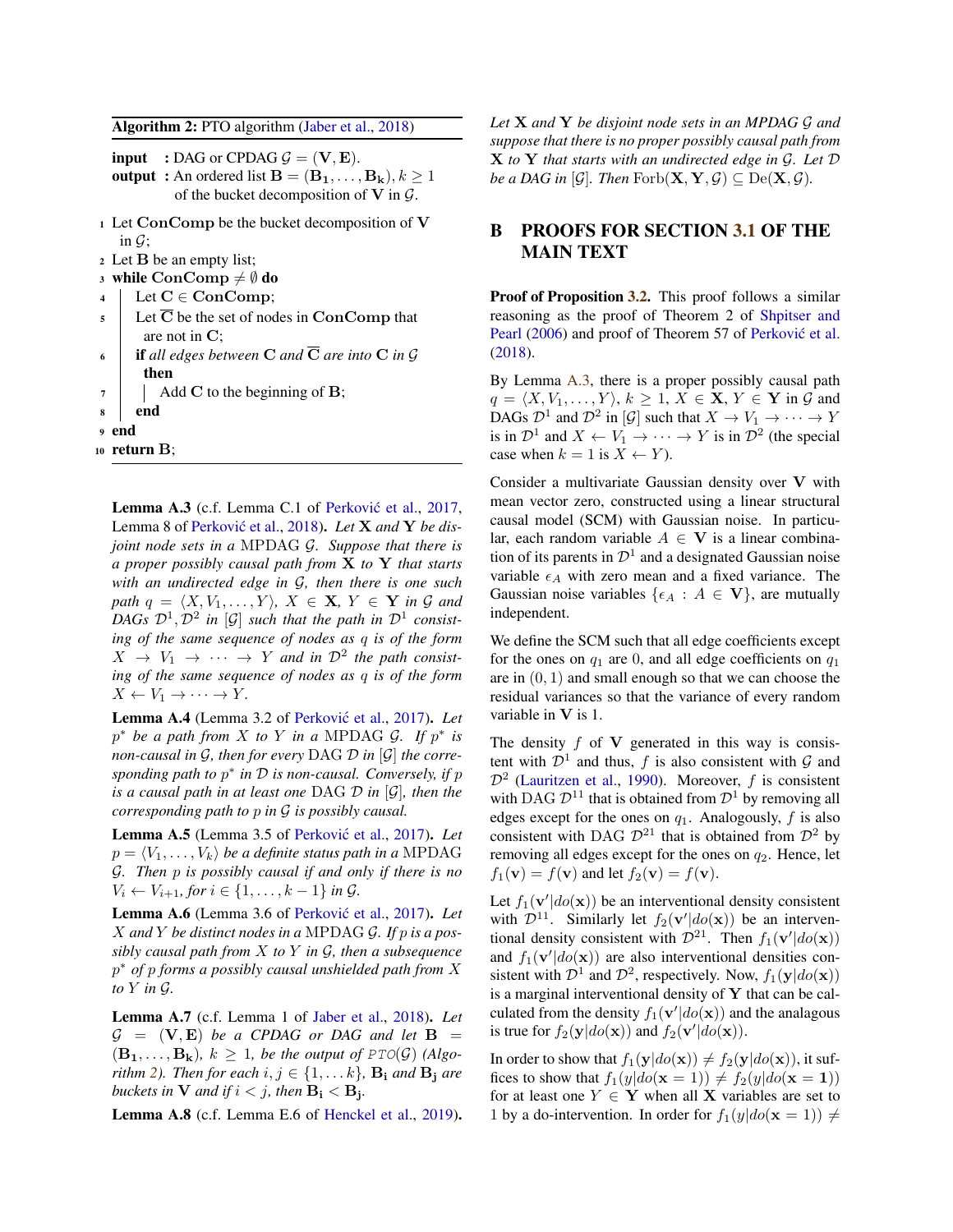$f_2(y|do(\mathbf{x} = 1))$  to hold, it is enough to show that the expectation of Y is not the same under these two densities. Hence, let  $E_1[Y \mid do(\mathbf{X} = 1)]$  denote the expectation of Y, under  $f_1(y|do(\mathbf{X} = 1))$  and let  $E_2[Y \mid do(\mathbf{X} = 1)]$ denote the expectation of Y, under  $f_2(y|do(X = 1))$ .

Since Y is d-separated from **X** in  $\mathcal{D}_{\overline{X}}^{21}$  we can use Rule 3 of the do-calculus (see equation  $(3)$ ) to conclude that  $E_2[Y \mid do(\mathbf{X} = 1)] = E[Y] = 0$ . Similarly, since Y is d-separated from **X** in  $\mathcal{D}_{\mathbf{X}}^{11}$ , we can use Rule 2 of the do-calculus (see equation  $\overline{2}$ ) to conclude that  $E_1[Y]$  $do(X = 1)$  =  $E[Y|X = 1]$ . By Theorems [A.2](#page-0-3) and [A.1,](#page-0-4)  $E[Y \mid X = 1] = Cov(X, Y) = a$ , where a is the product of all edge coefficients on  $q_1$ . Since  $a \neq 0$ ,  $E_1[Y \mid do(\mathbf{X} = 1)] \neq E_2[Y \mid do(\mathbf{X} = 1)].$ 

## C PROOFS FOR SECTION [3.2](#page-0-0) OF THE MAIN TEXT

<span id="page-2-0"></span>**Lemma C.1.** *Let*  $D$  *be any subset of*  $V$  *in* MPDAG  $G =$  $(V, E)$ *. Then the call to algorithm*  $PCO(D, \mathcal{G})$  *will complete. Meaning that, at each iteration of the while loop in*  $PCO(D, \mathcal{G})$  *(Algorithm [1\)](#page-0-0), there is a bucket* C *among the remaining buckets in* ConComp *(the bucket decomposition of* V*) such that all edges between* C *and*  $ConComp \ C \ are \ into \ C \ in \ \mathcal{G}.$ 

**Proof of Lemma [C.1.](#page-2-0)** Let  $C_1, \ldots, C_k$  be the buckets in ConComp at some iteration of the while loop in the call to  $PCO(D, \mathcal{G})$ . Suppose for contradiction that there is no bucket  $\mathbf{C_i}$ ,  $i \in \{1, ..., k\}$  such that all edges between  $\mathbf{C}_i$  and  $\cup_{j=1}^k \mathbf{C}_j \setminus \mathbf{C}_i$  are into  $\mathbf{C}_i$ . We will show that this leads to the conclusion that  $\mathcal G$  is not acyclic (a contradiction).

Consider a directed graph  $G_1$  constructed so that each bucket in ConComp represents one node in  $G_1$ . Meaning, a bucket  $\mathbf{C_i}$ ,  $i \in \{1, \ldots, k\}$  is represented by a node  $C_i$  in  $\mathcal{G}_1$ . Also, let  $C_i \to C_j$ ,  $i, j \in \{1, \dots, k\}$ , be in  $\mathcal{G}_1$ if  $A \to B$  is in  $\mathcal G$  and  $A \in C_i$ ,  $B \in C_j$ .

Since there is no bucket  $C_i$  in  $ConComp$  such that all edges between  $\mathbf{C}_{\mathbf{i}}$  and  $\cup_{j=1}^k \mathbf{C}_{\mathbf{j}} \setminus \mathbf{C}_{\mathbf{i}}$  are into  $\mathbf{C}_{\mathbf{i}}$ , there is either a directed cycle in  $\mathcal{G}_1$ , or  $C_l \to C_r$  and  $C_r \to C_l$ is in  $\mathcal{G}_1$  for some  $l, r \in \{1, ..., k\}$ . For simplicity, we will refer to both previously mentioned cases as directed cycles.

Let us choose one such directed cycle in  $G_1$ , that is, let  $C_{r_1} \to \cdots \to C_{r_m} \to C_{r_1}, 2 \leq m \leq k, r_1, \ldots, r_m \in$  $\{1,\ldots,k\}$ , be in  $\mathcal{G}_1$ . Let  $A_i \in \mathbf{C}_{\mathbf{r_i}}$  and  $B_{i+1} \in \mathbf{C}_{\mathbf{r_{i+1}}}$ , for all  $i \in \{1, \ldots, m-1\}$ , such that  $A_i \rightarrow B_{i+1}$  is in  $\mathcal{G}$ . Additionally, let  $A_m \in \mathbf{C_{r_m}}$ , and  $B_1 \in \mathbf{C_{r_1}}$  such that  $A_m \rightarrow B_1$  is in  $\mathcal{G}$ .

Since  $A_1 \rightarrow B_2$  is in G and  $B_2$  and  $A_2$  are in the same

bucket  $\mathbf{C}_{\mathbf{r}_2}$  in  $\mathcal{G}$ , by Lemma [C.2,](#page-2-1)  $A_1 \rightarrow A_2$ . The same reasoning can be applied to conclude that  $A_i \rightarrow A_{i+1}$ , for all  $i \in \{1, ..., m-1\}$  and also that  $A_m \to A_1$  is in  $\mathcal{G}$ . Thus,  $A_1 \rightarrow A_2 \rightarrow \cdots \rightarrow A_m \rightarrow A_1$ , a directed cycle is in  $\mathcal{G}$ , a contradiction.

Proof of Lemma [3.5.](#page-0-0) Lemma [C.2](#page-2-1) and Lemma [A.7](#page-1-2) together imply that Algorithm [2](#page-1-0) can be applied to a MPDAG G and also that the output of  $PTO(G)$  is the same as that of  $PCO(V, \mathcal{G})$ . Furthermore,  $PTO(\mathcal{G})$  = PCO( $V, \mathcal{G}$ ) =  $(\overline{B_1}, \ldots, \overline{B_r})$   $r \geq k$ , where for all  $i, j \in$  $\{1,\ldots,r\}, \overline{B_i}$  and  $\overline{B_j}$  are buckets in V in G, and if  $i < j$ , then  $\overline{B_i} < \overline{B_i}$  with respect to  $\mathcal{G}$ .

The statement of the lemma then follows directly from the definition of buckets (Definition [3.3\)](#page-0-0) and Corollary [3.4,](#page-0-0) since for each  $l \in \{1, \ldots, k\}$ , there exists  $s \in$  $\{1, \ldots, r\}$  such that  $B_1 = D \cap \overline{B_s}$  and  $(B_1, \ldots, B_k)$ is exactly the output of  $PCO(V, \mathcal{G})$ .

<span id="page-2-1"></span>**Lemma C.2.** Let **B** be a bucket in **V** in MPDAG  $\mathcal{G} =$  $(V, E)$  *and let*  $X \in V$ ,  $X \notin B$ *. If there is a causal path from X to* **B** *in*  $\mathcal{G}$ *, then for every node*  $B \in \mathbf{B}$  *there is a causal path from* X *to* B *in* G*.*

**Proof of Lemma [C.2.](#page-2-1)** Let  $p$  be a shortest causal path from X to B in G. Then p is of the form  $X \to \ldots A \to$ *B*, possibly  $X = A$  and  $A \notin \mathbf{B}$ .

Let  $B' \in \mathbf{B}$ ,  $B' \neq B$  and let  $q = \langle B = W_1, \dots, W_r =$  $B'$ ,  $r > 1$  be a shortest undirected path from B to B' in G. It is enough to show that there is an edge  $A \rightarrow B'$  is in  $\mathcal G$ .

Since  $A \rightarrow B - W_2$ , by the properties of MPDAGs [\(Meek,](#page-6-9) [1995,](#page-6-9) see Figure [2](#page-0-0) in the main text),  $A \rightarrow W_2$  or  $A-W_2$  is in  $\mathcal G$ . Since  $A \notin \mathbf{B}$ ,  $A \to W_2$  is in  $\mathcal G$ . If  $r=2$ , we are done. Otherwise,  $A \rightarrow W_2 - W_3 - \cdots - W_k$  is in  $G$  and and we can apply the same reasoning as above iteratively until we obtain  $A \to W_k$  is in  $\mathcal{G}$ .

### D PROOFS FOR SECTION [3.3](#page-0-0) OF THE MAIN TEXT

The proof of Theorem [3.6](#page-0-0) is given in the main text. Here we provide proofs for the supporting results.

<span id="page-2-2"></span>Lemma D.1. *Let* X *and* Y *be disjoint node sets in* V *in* MPDAG  $G = (\mathbf{V}, \mathbf{E})$  *and suppose that there is no proper possibly causal path from* X *to* Y *that starts with an undirected edge in G. Further, let*  $(B_1, \ldots B_k)$  =  $PCO(\text{An}(\mathbf{Y}, \mathcal{G}_{\mathbf{V}\setminus\mathbf{X}}), \mathcal{G}), k \geq 1.$ 

<span id="page-2-3"></span>*(i) For*  $i \in \{1, \ldots, k\}$ *, there is no proper possibly causal path from* X *to* B<sup>i</sup> *that starts with an undirected edge in* G*.*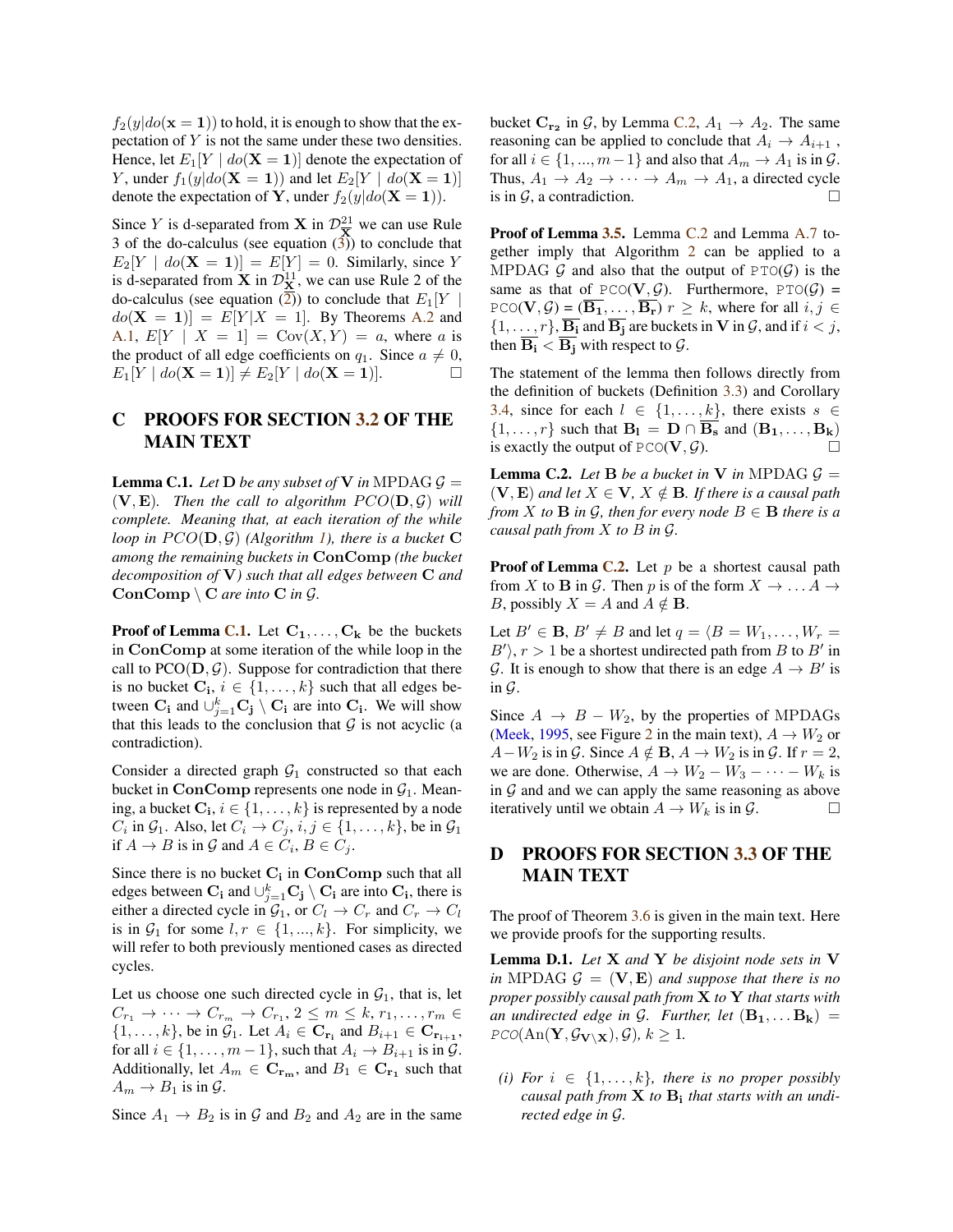<span id="page-3-0"></span>(*ii*)  $For i \in \{2, \ldots, k\}, let \mathbf{P_i} = (\cup_{j=1}^{i-1} \mathbf{B_i}) \cap \mathrm{Pa}(\mathbf{B_i}, \mathcal{G})$ . *Then for every DAG* D *in* [G] *and every interventional density* f *consistent with* D *we have*

$$
f(\mathbf{b_i}|\mathbf{b_{i-1}},\ldots,\mathbf{b_1},do(\mathbf{x})) = f(\mathbf{b_i}|\mathbf{p_i},do(\mathbf{x})).
$$

<span id="page-3-1"></span>(*iii*)  $\text{For } i \in \{2, \ldots, k\}, \text{ let } \mathbf{P_i} = (\cup_{j=1}^{i-1} \mathbf{B_i}) \cap \text{Pa}(\mathbf{B_i}, \mathcal{G}).$  $For\ i\in\{1,\ldots,k\}$ , let  $\mathbf{X_{p_i}}=\dot{\mathbf{X}}\cap \text{Pa}(\mathbf{B_i},\mathcal{G})$ *. Then for every DAG* D *in* [G] *and every interventional density* f *consistent with* D *we have*

$$
f(\mathbf{b_i}|\mathbf{p_i}, do(\mathbf{x})) = f(\mathbf{b_i}|\mathbf{p_i}, do(\mathbf{x_{p_i}})).
$$

*Additionally,*  $f(\mathbf{b_1}|do(\mathbf{x})) = f(\mathbf{b_1}|do(\mathbf{x_{p_1}})).$ 

<span id="page-3-2"></span> $(iv)$  *For*  $i \in \{2, \ldots, k\}$ , let  $\mathbf{P_i} = (\cup_{j=1}^{i-1} \mathbf{B_i}) \cap \text{Pa}(\mathbf{B_i}, \mathcal{G})$ .  $For\ i\in\{1,\ldots,k\}$ , let  $\mathbf{X_{p_i}}=\check{\mathbf{X}}\cap \text{Pa}(\mathbf{B_i},\mathcal{G})$ *. Then for every DAG* D *in* [G] *and every interventional density* f *consistent with* D *we have*

$$
f(\mathbf{b_i}|\mathbf{p_i}, do(\mathbf{x_{p_i}})) = f(\mathbf{b_i}|\operatorname{pa}(\mathbf{b_i}, \mathcal{G})),
$$

for values  $\text{pa}(\mathbf{b_i}, \mathcal{G})$  of  $\text{Pa}(\mathbf{b_i}, \mathcal{G})$  that are in agree*ment with* x*.*

Proof of Lemma [D.1.](#page-2-2) [\(i\):](#page-2-3) Suppose for a contradiction that there is a proper possibly causal path from  $X$  to  $B_i$  that starts with an undirected edge in  $G_i$ . Let  $p =$  $\langle X, \ldots, B \rangle$ ,  $X \in \mathbf{X}, B \in \mathbf{B_i}$ , be a shortest such path in  $G$ . Then p is unshielded in  $G$  (Lemma [A.6\)](#page-1-3).

Since  $B \in \text{An}(\mathbf{Y}, \mathcal{G}_{\mathbf{V} \setminus \mathbf{X}})$  there is a causal path q from  $B$  to Y in  $G$  that does not contain a node in X. No node other than B is both on q and p (otherwise, by definition  $p$ ) is not possibly causal from  $X$  to  $B$ ). Hence, by Lemma [D.2,](#page-5-0)  $p \oplus q$  is a proper possibly causal path from **X** to Y that starts with an undirected edge in  $G$ , which is a contradiction.

[\(ii\):](#page-3-0) Let  $N_i = (\bigcup_{j=1}^{i-1} B_j) \setminus Pa(B_i, \mathcal{G})$ . If  $B_i$   $\perp_{\mathcal{D}_{\overline{X}}}$   $N_i$  |  $(X \cup P_i)$ , then by Rule 1 of the do calculus:  $f(\mathbf{b_i}|\mathbf{b_{i-1}}, \dots, \mathbf{b_1}, do(\mathbf{x})) = f(\mathbf{b_i}|\mathbf{p_i}, do(\mathbf{x}))$ (see equation  $(1)$ ).

Suppose for a contradiction that there is a path from B<sup>i</sup> to  $N_i$  that is d-connecting given  $X \cup P_i$  in  $\mathcal{D}_{\overline{X}}$ . Let  $p = \langle B_i, \dots, N \rangle, B_i \in \mathbf{B_i}, N \in \mathbf{N_i}$  be a shortest such path. Let  $p^*$  be the path in  $\mathcal G$  that consists of the same sequence of nodes as p in  $\mathcal{D}_{\overline{\mathbf{X}}}$ .

First suppose that p is of the form  $B_i \rightarrow \dots N$ . Since  $B_i \in \mathbf{B_i}$  and  $\mathbf{N_i} \subseteq (\cup_{j=1}^{i-1} \mathbf{B_j})$ , p is not causal from  $B_i$  to  $N$  (Lemma [3.5\)](#page-0-0). Hence, let  $C$  be the closest collider to  $B_i$  on p, that is, p has the form  $B_i \to \cdots \to C \leftarrow \ldots N$ . Since *p* is d-connecting given **X**  $\cup$  **P**<sub>i</sub> in  $\mathcal{D}_{\overline{X}}$ , *C* must be an ancestor of  $P_i$  in  $\mathcal{D}_{\overline{X}}$ . However, then there is a causal path from  $B_i \in \mathbf{B_i}$  to  $\mathbf{\hat{P}_i} \subseteq (\cup_{j=1}^{i-1} \mathbf{B_j})$  which contradicts Lemma [3.5.](#page-0-0)

Next, suppose that p is of the form  $B_i \leftarrow A \dots N$ ,  $A \notin \mathbf{B_i}$ . Since  $\text{Pa}(\mathbf{B_i}, \mathcal{G}) \subseteq (\mathbf{X} \cup \mathbf{P_i})$  and since p is d-connecting given  $(X \cup P_i)$ ,  $B_i - A$  is in G and  $A \notin (\mathbf{X} \cup \mathbf{P_i}).$ 

Note that  $p^*$  cannot be undirected, since that would imply that  $N \in \mathbf{B_i}$  and contradict Lemma [3.5.](#page-0-0) Hence, let B be the closest node to  $B_i$  on  $p^*$  such that  $p^*(B, N)$ starts with a directed edge (possibly  $B = A$ ). Then  $p^*$  is either of the form  $B_i - A - \cdots - L - B \rightarrow R \dots N$  or of the form  $B_i - A - \cdots - L - B \leftarrow R \dots N$ .

Suppose first that  $p^*$  is of the form  $B_i$ - $A$ -··- $L-B$  $R \dots N$ . Then  $B \notin (\mathbf{X} \cup \mathbf{P_i} \cup \mathbf{B_i})$  otherwise, p is either blocked by  $X \cup P_i$ , or a shorter path could have been chosen.

Let  $(\mathbf{B}_1', \dots \mathbf{B}_r') = \text{PCO}(\mathbf{V}, \mathcal{G}), r \geq k$ . Let  $l \in$  $\{i, \ldots, r\}$  such that  $\mathbf{B}'_1 \cap \mathbf{B}_1 \neq \emptyset$ , then  $B_i, B \in \mathbf{B}'_1$ and  $N \in (\cup_{j=1}^{l-1} \mathbf{B}'_j)$ . Now consider subpath  $p(B, N)$ . By Lemma [3.5,](#page-0-0)  $p(B, N)$  cannot be causal from B to N. Hence, there is a collider on  $p(B, N)$  and we can derive the contradiction using the same reasoning as above.

Suppose next that  $p^*$  is of the form  $B_i - A - \cdots - L B \leftarrow R \dots N$ . Then either  $R \rightarrow L$  or  $R - L$  is in  $\mathcal{G}$ [\(Meek,](#page-6-9) [1995,](#page-6-9) see Figure [4](#page-0-0) in the main text). Then  $\langle L, R \rangle$ is also an edge in  $\mathcal{D}_{\overline{X}}$  otherwise, L or R is in X and a non-collider on p, so p would be blocked by  $\mathbf{X} \cup \mathbf{P_i}$ .

Hence,  $q = p(B_i, L) \oplus \langle L, R \rangle \oplus p(R, N)$  is a shorter path than p in  $\mathcal{D}_{\overline{\mathbf{x}}}$ . If L and R have the same collider/noncollider status on  $q$  on  $p$ , then  $q$  is also d-connecting given  $X \cup P_i$ , which would contradict our choice of p. Hence, the collider/non-collider status of  $L$  or  $R$ , is different on p and q. We now discuss the cases for the change of collider/non-collider status of  $L$  and  $R$  and derive a contradiction in each.

Suppose that  $L$  is a collider on  $q$ , and a non-collider on p. This implies that  $W \to L \to B \leftarrow R$  is a subpath of p and  $L \leftarrow R$  is in  $\mathcal{D}_{\overline{\mathbf{x}}}$ . Even though L is not a collider on p, B is a collider on p and  $L \in \text{An}(B, \mathcal{D}_{\overline{\mathbf{X}}})$ . Since p is d-connecting given  $\mathbf{X} \cup \mathbf{P_i}$ ,  $\mathrm{De}(B, \mathcal{D}_{\overline{\mathbf{X}}}) \cap (\mathbf{X} \cup \mathbf{P_i}) \neq \emptyset$ . However, then also  $De(L, \mathcal{D}_{\overline{X}}) \cap (\mathbf{X} \cup \mathbf{P}_i) \neq \emptyset$  and q is also d-connecting given  $X \cup P_i$  and a shorter path between  $B_i$  and  $N_i$  than p, which is a contradiction.

The contradiction can be derived in exactly the same way as above in the case when R is a collider on  $q$ , and a noncollider on p. Since  $B \leftarrow R$  is in  $\mathcal{D}_{\overline{X}}$ , R cannot be anything but a non-collider on  $q$ , so the only case left to consider is if  $L$  is a non-collider on  $q$  and a collider on  $p$ .

For L to be a non-collider on q and a collider on  $p, W \rightarrow$  $L \leftarrow B \leftarrow R$  must be a subpath of p and  $L \rightarrow R$  should be in  $\mathcal{D}_{\overline{X}}$ . But then there is a cycle in  $\mathcal{D}_{\overline{X}}$ , which is a contradiction.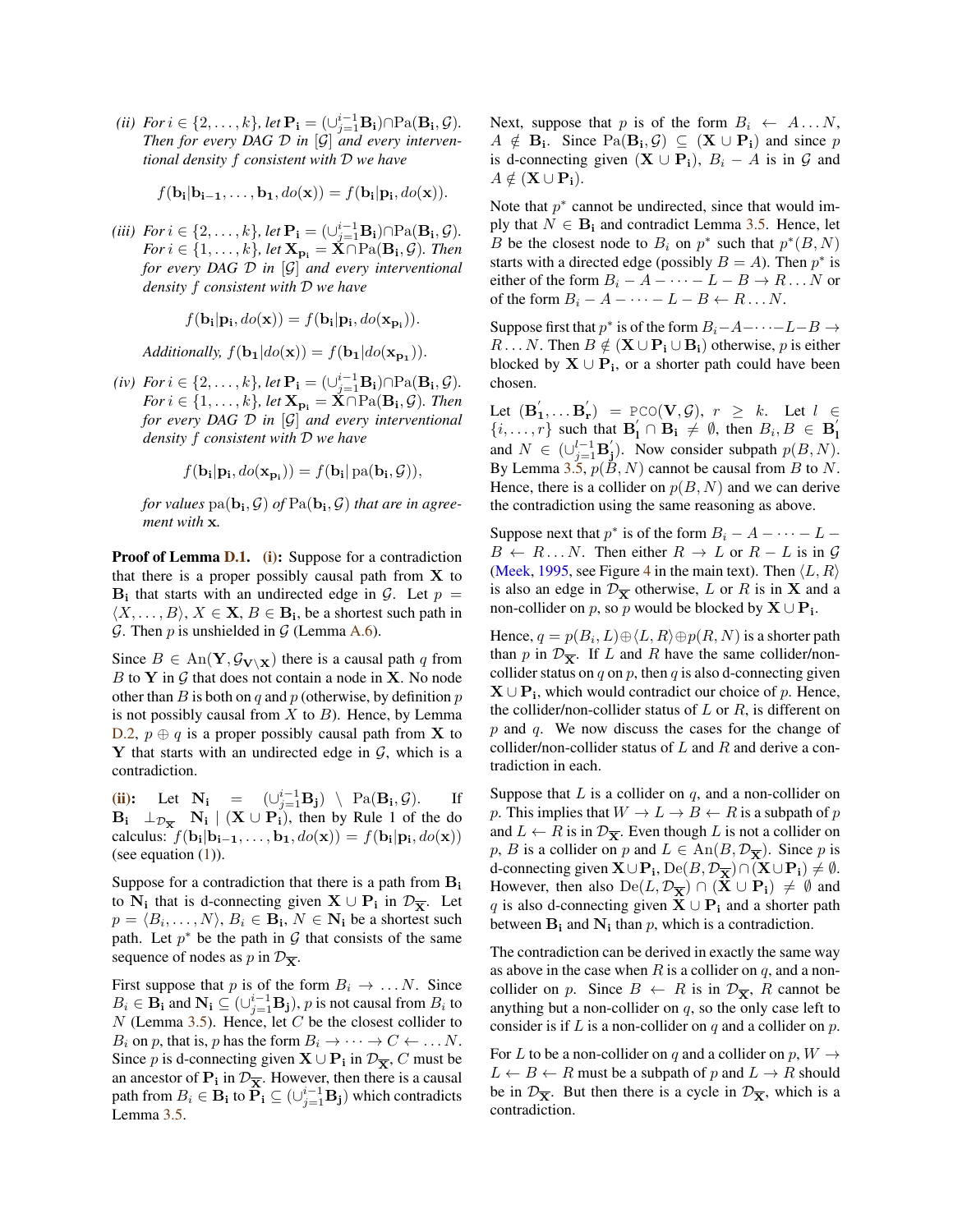[\(iii\):](#page-3-1) We will show that  $f(\mathbf{b_i}|\mathbf{p_i}, do(\mathbf{x})) =$  $f(\mathbf{b_i}|\mathbf{p_i}, do(\mathbf{x_{p_i}}))$ . The simpler case,  $f(\mathbf{b_1}|do(\mathbf{x})) =$  $f(\mathbf{b_1} | (\mathbf{x_{p_1}})$  follows from the same proof, when  $\mathbf{B_i}$  is replaced by  $B_1$  and  $P_i$  is removed.

Let  $\mathbf{X}_{\mathbf{n_i}} = \mathbf{X} \setminus \text{Pa}(\mathbf{B_i}, \mathcal{G})$  and let  $\mathbf{X}_{\mathbf{n_i}}' = \mathbf{X}_{\mathbf{n_i}} \setminus \mathbf{X}_{\mathbf{n_i}}$ An( $\mathbf{P_i}, \mathcal{D}_{\overline{\mathbf{X}_{\mathbf{p_i}}}}$ ). That is  $X \in \mathbf{X}_{\mathbf{n_i}}'$  if  $X \in \mathbf{X}_{\mathbf{n_i}}$  and if there is no causal path from X to  $P_i$  in D that does not contain a node in  $X_{p_i}$ .

Note that  $Pa(B_i, \mathcal{G}) = \mathbf{X}_{p_i} \cup P_i$ . By Rule 3 of the do-calculus, for  $f(\mathbf{b_i}|\mathbf{p_i}, do(\mathbf{x})) = f(\mathbf{b_i}|\mathbf{p_i}, do(\mathbf{x_p}_i))$ to hold, it is enough to show that  $B_i \perp_{\mathcal{D}_{\overline{\mathbf{X}}_{p_i} \times_{n_i}^{\prime}}}$  $\mathbf{X}_{\mathbf{n_i}}$  | Pa $(\mathbf{B_i}, \mathcal{G})$  (see equation [\(3\)](#page-0-1)).

Suppose for a contradiction that there is a d-connecting path from  $\mathbf{B_i}$  to  $\mathbf{X_{n_i}}$  in  $\mathcal{D}_{\overline{\mathbf{X_{p_i}}\mathbf{X'_{n_i}}}}$ . Let  $p = \langle B_i, \dots, X \rangle$ ,  $B_i \in \mathbf{B_i}, X \in \mathbf{X_{n_i}}$ , be a shortest such path in  $\mathcal{D}_{\overline{\mathbf{X_{p_i}}}\mathbf{X'_{n_i}}}$ . Let  $p^*$  be the path in  $\mathcal G$  that consists of the same sequence of nodes as p in  $\mathcal{D}_{\overline{\mathbf{X}_{p_1}\mathbf{X}'_{n_1}}}$ . This proof follows a very similar line of reasoning to the proof of [\(ii\)](#page-3-0) above.

Let  $(\mathbf{B}'_1, \dots \mathbf{B}'_r) = \text{PCO}(\mathbf{V}, \mathcal{G}), r \geq k$ . Let  $l \in$  $\{i, \ldots, r\}$  such that  $\mathbf{B}'_1 \cap \mathbf{B}_1 \neq \emptyset$ , then  $B_i \in \mathbf{B}'_1$  and  $\mathrm{Pa}(\mathbf{B_i}, \mathcal{G}) \subseteq (\cup_{j=1}^{i-1} \mathbf{B_j}).$ 

Suppose that p is of the form  $B_i \to \dots X$ . If  $X \in \mathbf{X}_{n_i}^{\prime}$ , then p is not a causal path since p is a path in  $\mathcal{D}_{\overline{\mathbf{X}_{p_1}\mathbf{X}'_{n_1}}}$ . Otherwise,  $X \in \text{An}(\mathbf{P_i}, \mathcal{D}_{\overline{\mathbf{X}_{\mathbf{p_i}}}})$  and so any causal path from  $B_i$  to X would need to contain a node in  $\mathbf{X}_{\mathbf{p_i}}$  and hence, would be blocked by  $Pa(B_i, \mathcal{G})$ . Thus, p is not a causal path from  $B_i$  to X.

Hence, let C be the closest collider to  $B_i$  on p, that is, p has the form  $B_i \to \cdots \to C \leftarrow \dots X$ . Since p is d-connecting given  $Pa(B_i, \mathcal{G})$ , C is be an ancestor of  $\text{Pa}(\mathbf{B_i}, \mathcal{G})$  in  $\mathcal{D}_{\overline{\mathbf{X}_{p_i} \mathbf{X}'_{n_i}}}$ . However, this would imply that there is a causal path from  $B_i \in \mathbf{B}'_1$  to  $\text{Pa}(\mathbf{B}_i, \mathcal{G}) \subseteq$  $(\cup_{j=1}^{i-1} \mathbf{B_j})$  in  $\mathcal{D}_{\mathbf{X}_{\mathbf{p_i}}}$ , which contradicts Lemma [3.5.](#page-0-0)

Next, suppose that p is of the form  $B_i \leftarrow A \dots X$ ,  $A \notin \mathbf{B_i}$ . Since p is d-connecting given  $\text{Pa}(\mathbf{B_i}, \mathcal{G})$ ,  $A \notin \text{Pa}(\mathbf{B_i}, \mathcal{G})$ . Hence,  $B_i - A$  is in  $\mathcal{G}$ .

Then  $A \in \mathbf{B}'_1$ . Note that by [\(i\)](#page-2-3) above,  $\mathbf{X} \cap \mathbf{B}'_1 = \emptyset$ , so  $p^*$  is not an undirected path in  $\mathcal G$ . Hence, let  $B$  be the closest node to  $B_i$  on  $p^*$  such that  $p^*(B, X)$  starts with a directed edge (possibly  $B = A$ ). Then  $p^*$  is either of the form  $B_i - A - \cdots - L - B \rightarrow R \dots X$  or of the form  $B_i - A - \cdots - L - B \leftarrow R \ldots X$ .

Suppose first that  $p^*$  is of  $B_i - A - \cdots - L - B \rightarrow$  $R \dots X$ . Then  $B \in \mathbf{B}'_1$  and so  $B \notin \mathbf{X}$ . Since p is dconnecting given  $\text{Pa}(\mathbf{B_i}, \mathcal{G})$ ,  $B \notin \text{Pa}(\mathbf{B_i}, \mathcal{G})$  and additionally,  $B \notin \mathbf{B_i}$  otherwise, a shorter path could have been chosen.

Now consider subpath  $p(B, X)$ . There is at least one collider on  $p(B, X)$ . Since  $B, B_i \in \mathbf{B}'_1$ , the same reasoning as above can be used to derive a contradiction in this case.

Suppose next that  $p^*$  is of the form  $B_i - A - \cdots - L B \leftarrow R \dots X$ . Then either  $R \rightarrow L$  or  $R - L$  is in  $\mathcal{G}$ [\(Meek,](#page-6-9) [1995,](#page-6-9) see Figure [4](#page-0-0) in the main text). We first show that in either case, edge  $\langle L, R \rangle$  is also in  $\mathcal{D}_{\overline{\mathbf{X}_{p_1} \mathbf{X}'_{n_1}}}$ .

Since  $L \in \mathbf{B}'_1$  and since  $\mathbf{X} \cap \mathbf{B}'_1 = \emptyset$ ,  $L \notin \mathbf{X}$ . Hence, if  $R \to L$  is in  $\mathcal{G}, R \to L$  is in  $\mathcal{D}_{\overline{\mathbf{X}_{p_1}\mathbf{X}'_{n_1}}}$ . If  $R - L$  is in  $\mathcal{G},$ then  $R \in \mathbf{B}'_1$  and since  $\mathbf{X} \cap \mathbf{B}'_1 = \emptyset$ ,  $R \notin \mathbf{X}$ , so  $\langle L, R \rangle$ is in  $\mathcal{D}_{\overline{\mathbf{X}_{p_i} \mathbf{X}_{n_i}'}}$ .

Hence,  $q = p(B_i, L) \oplus \langle L, R \rangle \oplus p(R, X)$  is a shorter path than p in  $\mathcal{D}_{\overline{\mathbf{X}_{p_i}\mathbf{X}'_{n_i}}}$ . If L and R have the same collider/non-collider status on  $q$  on  $p$ , then  $q$  is also dconnecting given  $\text{Pa}(\mathbf{B_i}, \mathcal{G})$ , which would contradict our choice of  $p$ . Hence, the collider/non-collider status of  $L$ or  $R$ , is different on  $p$  and  $q$ . We now discuss the cases for the change of collider/non-collider status of  $L$  and  $R$ and derive a contradiction in each.

Suppose that  $L$  is a collider on  $q$ , and a non-collider on p. This implies that  $W \rightarrow L \rightarrow B \leftarrow R$  is a subpath of p and  $L \leftarrow R$  are in  $\mathcal{D}_{\overline{\mathbf{X}_{p_i}\mathbf{X}'_{n_i}}}$ . Even though  $L$  is not a collider on  $p$ ,  $B$  is a collider on  $p$  and  $L \in \text{An}(B, \mathcal{D}_{\overline{\mathbf{X}_{p_i} \mathbf{X}'_{n_i}}})$ . Since p is d-connecting given  $\text{Pa}(\mathbf{B_i}, \mathcal{G})$ ,  $\text{De}(B, \mathcal{D}_{\overline{\mathbf{X}_{p_i}\mathbf{X}'_{n_i}}}) \cap \text{Pa}(\mathbf{B_i}, \mathcal{G}) \neq \emptyset$ . However, then also  $De(L, \mathcal{D}_{\overline{\mathbf{X}_{p_1}\mathbf{X}'_{n_1}}}) \cap Pa(\mathbf{B_i}, \mathcal{G}) \neq \emptyset$  and q is also d-connecting given  $\text{Pa}(\mathbf{B_i}, \mathcal{G})$  and a shorter path between  $B_i$  and  $X_{n_i}$  than p, which is a contradiction.

The contradiction can be derived in exactly the same way as above in the case when  $R$  is a collider on  $q$ , and a noncollider on p. Since  $B \leftarrow R$  is in  $\mathcal{D}_{\overline{\mathbf{X}_{p_1} \mathbf{X}'_{p_1}}}$ , R cannot be anything but a non-collider on  $q$ , so the only case left to consider is if  $L$  is a non-collider on  $q$  and a collider on  $p$ .

For L to be a non-collider on q and a collider on  $p, W \rightarrow$  $L \leftarrow B \leftarrow R$  must be a subpath of p and  $L \rightarrow R$  should be in  $\mathcal{D}_{\overline{\mathbf{X}_{p_i}\mathbf{X}'_{n_i}}}$ . But then there is a cycle in  $\mathcal{D}_{\overline{\mathbf{X}_{p_i}\mathbf{X}'_{n_i}}}$ which is a contradiction.

[\(iv\):](#page-3-2). If  $B_i \perp_{\mathcal{D}_{\mathbf{X}_{\mathbf{p}_i}}} \mathbf{X}_{\mathbf{p}_i} | P_i$ , then  $f(\mathbf{b_i} | \mathbf{p_i}, do(\mathbf{x}_{\mathbf{p}_i})) =$  $f(\mathbf{b_i} | pa(\mathbf{b_i}, \mathcal{G}))$  by Rule 2 of the do calculus (equation [\(2\)](#page-0-2)).

Suppose for a contradiction that there is a d-connecting path from  $B_i$  to  $X_{p_i}$  in  $\mathcal{D}_{X_{p_i}}$ . Let  $p = \langle B_i, \dots, X \rangle$ ,  $B_i \in \mathbf{B_i}, X \in \mathbf{X_{p_i}}$ , be a shortest such path in  $\mathcal{D}_{\mathbf{X_{p_i}}}$ . Let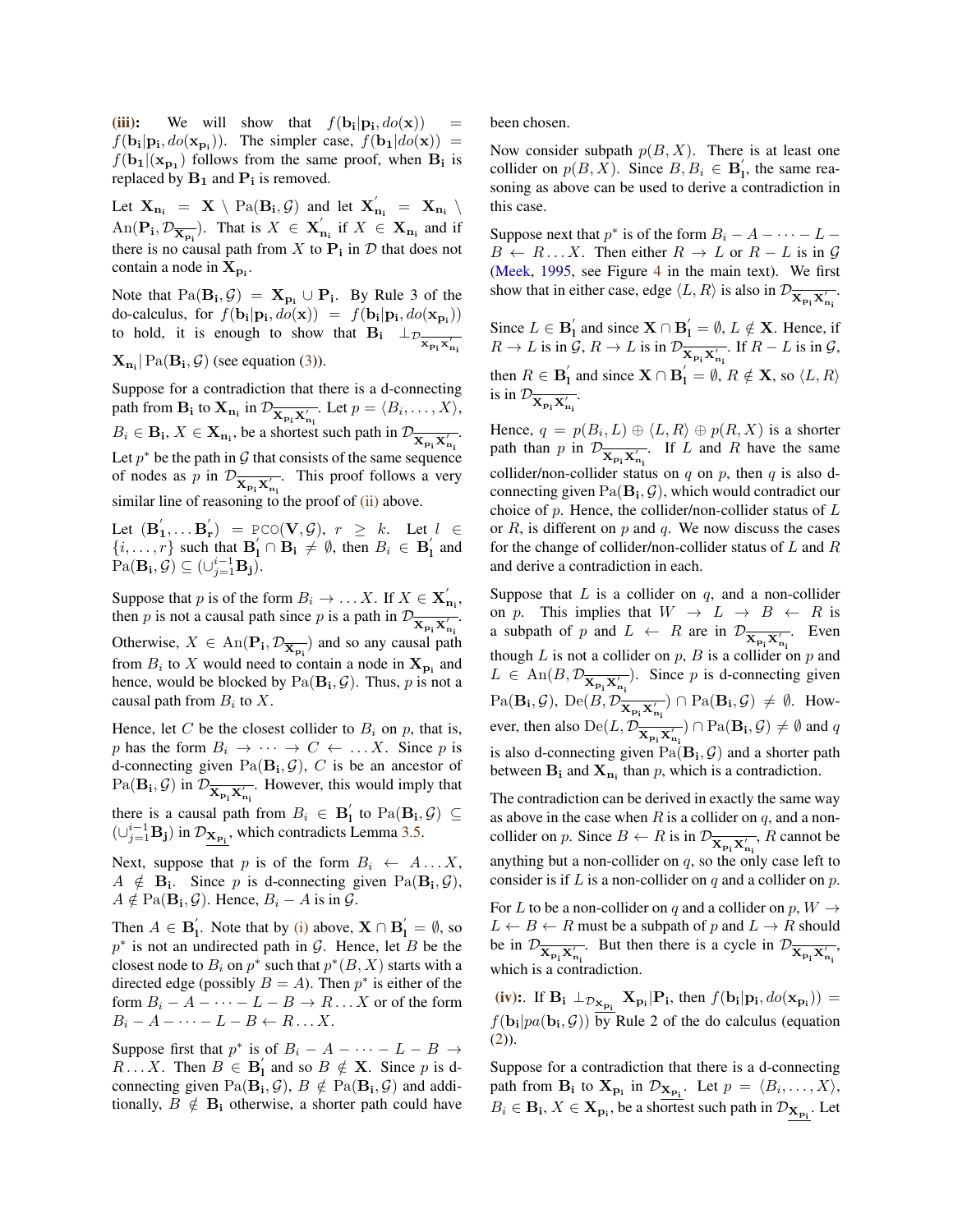$p^*$  be the path in G that consists of the same sequence of nodes as p in  $\mathcal{D}_{\overline{\mathbf{x}}}$ . This proof follows a very similar line of reasoning to the proof of [\(ii\)](#page-3-0) above.

Let  $(\mathbf{B}_1', \dots \mathbf{B}_r') = \text{PCO}(\mathbf{V}, \mathcal{G}), r \geq k$ . Let  $l \in$  $\{i, \ldots, r\}$  such that  $\mathbf{B}'_1 \cap \mathbf{B}_1 \neq \emptyset$ , then  $B_i \in \mathbf{B}'_1$  and by [\(i\)](#page-2-3) above,  $\mathbf{X}_{\mathbf{p_i}} \subseteq (\cup_{j=1}^{l-1} \mathbf{B}'_j)$ .

Suppose that p is of the form  $B_i \to \dots X$ . Since  $B_i \in$  $\mathbf{B}_{1}^{'}$  and  $\mathbf{X}_{\mathbf{p_{i}}} \subseteq (\cup_{j=1}^{l-1} \mathbf{B}_{j}^{'}),$  by Lemma [3.5,](#page-0-0) there is at least one collider on  $p$ . Hence, let  $C$  be the closest collider to  $B_i$  on p, that is, p has the form  $B_i \to \cdots \to C \leftarrow \ldots X$ . Since p is d-connecting given  $P_i$  in  $\mathcal{D}_{\mathbf{X}_{p_i}}$ , C is be an ancestor of  $P_i$  in  $\mathcal{D}_{X_{P_i}}$ . However, this would imply that there is a causal path from  $B_i \in \mathbf{B_i}$  to  $\mathbf{P_i} \subseteq (\cup_{j=1}^{i-1} \mathbf{B_j})$ in  $\mathcal{D}_{\mathbf{X}_{\mathbf{p_i}}}$ , which contradicts Lemma [3.5.](#page-0-0)

Next, suppose that p is of the form  $B_i \leftarrow A \dots X$ ,  $A \notin \mathcal{C}$  $\mathbf{B}_{i}$ . Since p is a path in  $\mathcal{D}_{\mathbf{X}_{\mathbf{p}_{i}}}, A \notin \mathbf{X}_{\mathbf{p}_{i}}$ . Additionally, since p is d-connecting given  $P_i$ ,  $A \notin P_i$ . Hence,  $B_i - A$ is in  $\mathcal{G}$ .

Then  $A \in \mathbf{B}'_1$  and since  $X \in (\cup_{j=1}^{l-1} \mathbf{B}'_j)$ ,  $p^*(A, X)$  is not an undirected path in  $G$ . Hence, let  $B$  be the closest node to  $B_i$  on  $p^*$  such that  $p^*(B, X)$  starts with a directed edge (possibly  $B = A$ ). Then  $p^*$  is either of the form  $B_i - A - \cdots - L - B \rightarrow R \dots X$  or of the form  $B_i$  –  $A - \cdots - L - B \leftarrow R \ldots X.$ 

Suppose first that  $p^*$  is of  $B_i - A - \cdots - L - B \rightarrow$  $R \dots X$ . Then  $B \in \mathbf{B}'_1$  and since  $\mathbf{X}_{\mathbf{p_i}} \subseteq (\cup_{j=1}^{l-1} \mathbf{B}'_j)$ ,  $B \notin \mathbf{X}_{\mathbf{p_i}}$ . Since p is d-connecting given  $\mathbf{P_i}$ ,  $B \notin \mathbf{P_i}$ and additionally,  $B \notin \mathbf{B_i}$  otherwise, a shorter path could have been chosen.

Now consider subpath  $p(B, X)$ . Since  $B, B_i \in \mathbf{B}'_1$ , the same reasoning as above can be used to derive a contradiction in this case.

Suppose next that  $p^*$  is of the form  $B_i - A - \cdots - L B \leftarrow R \dots X$ . Then either  $R \rightarrow L$  or  $R - L$  is in  $\mathcal{G}$ [\(Meek,](#page-6-9) [1995,](#page-6-9) see Figure [4](#page-0-0) in the main text). Since  $R \rightarrow$ B is in  $\mathcal{D}_{\mathbf{X}_{\mathbf{p_i}}}, R \notin \mathbf{X}_{\mathbf{p_i}}$ . Since  $L \in \mathbf{B}'_1, L \notin \mathbf{X}_{\mathbf{p_i}}$ , so  $\langle L, R \rangle$  is also in  $\mathcal{D}_{\mathbf{X}_{\mathbf{p_i}}}.$ 

Hence,  $q = p(B_i, L) \oplus \langle L, R \rangle \oplus p(R, X)$  is a shorter path than p in  $\mathcal{D}_{\mathbf{X}_{\mathbf{p}_i}}$ . If L and R have the same collider/noncollider status on q on p, then q is also d-connecting given  $P_i$ , which would contradict our choice of p. Hence, the collider/non-collider status of  $L$  or  $R$ , is different on  $p$  and  $q$ . We now discuss the cases for the change of collider/non-collider status of  $L$  and  $R$  and derive a contradiction in each.

Suppose that  $L$  is a collider on  $q$ , and a non-collider on p. This implies that  $W \to L \to B \leftarrow R$  is a subpath of p and  $L \leftarrow R$  are in  $\mathcal{D}_{\mathbf{X}_{\mathbf{p_i}}}$ . Even though, L is not a

collider on p, B is a collider on p and  $L \in \text{An}(B, \mathcal{D}_{\mathbf{X}_{\mathbf{p_i}}}).$ Since *p* is d-connecting given  $P_i$ ,  $De(B, \mathcal{D}_{X_{p_i}}) \cap P_i \neq$  $\emptyset$ . However, then also  $De(L, \mathcal{D}_{\mathbf{X}_{\mathbf{p_i}}}) \cap \mathbf{P_i} \neq \emptyset$  and q is also d-connecting given  $P_i$  and a shorter path between  $\mathbf{B}_{i}$  and  $\mathbf{X}_{p_{i}}$  than p, which is a contradiction.

The contradiction can be derived in exactly the same way as above in the case when  $R$  is a collider on  $q$ , and a noncollider on p. Since  $B \leftarrow R$  is in  $\mathcal{D}_{\mathbf{X}_{\mathbf{p_i}}}$ , R cannot be anything but a non-collider on  $q$ , so the only case left to consider is if  $L$  is a non-collider on  $q$  and a collider on  $p$ .

For L to be a non-collider on q and a collider on  $p, W \rightarrow$  $L \leftarrow B \leftarrow R$  must be a subpath of p and  $L \rightarrow R$  should be in  $\mathcal{D}_{\mathbf{X}_{\mathbf{p_i}}}$ . But then there is a cycle in  $\mathcal{D}_{\mathbf{X}_{\mathbf{p_i}}}$ , which is a contradiction.

<span id="page-5-0"></span>Lemma D.2. *Let* X, Y *and* Z *be distinct nodes in* MPDAG  $G = (\mathbf{V}, \mathbf{E})$ *. Suppose that there is an unshielded possibly causal path* p *from* X *to* Y *and a causal path* q *from* Y *to* Z *in* G *such that the only node that* p *and* q have in common is Y. Then  $p \oplus q$  is a possibly *causal path from* X *to* Z*.*

Proof of Lemma [D.2.](#page-5-0) Suppose for a contradiction that there is an edge  $V_q \rightarrow V_p$ , where  $V_q$  is a node on q and  $V_p$  is a node on p (additionally,  $V_p \neq Y \neq V_q$ ). Then  $p(V_p, Y)$  cannot be a causal path from  $V_p$  to Y since otherwise there is a cycle in  $G$ . So  $p(V_p, Y)$  takes the form  $V_p - V_{p+1} \ldots Y$ .

Let D be a DAG in [G], that contains  $V_p \rightarrow V_{p+1}$ . Since  $p(V_p, Y)$  is an unshielded possibly causal path in  $\mathcal{G}$ , it corresponds to  $V_p \to \cdots \to Y$  in  $\mathcal{D}$ . Then  $V_q \to V_p \to Y$  $\cdots \rightarrow Y$  and  $q(Y, V_q)$  form a cycle in D, a contradiction.  $\Box$ 

Proof of Corollary [3.7.](#page-0-0) The first statement in Corollary [3.7](#page-0-0) follows from the proof of Theorem [3.6](#page-0-0) when replacing  $Y$  with  $V$  and  $X$  with empty set.

For the second statement in Corollary [3.7,](#page-0-0) note that since there are no undirected edges  $X - V$  in  $\mathcal{G}$ , where  $X \in \mathbf{X}$ and  $V \in V'$ , some of the buckets  $V_i$ ,  $i \in \{1, ..., k\}$  in the bucket decomposition of  $V$  will contain only nodes in **X**. Hence, obtaining the bucket decomposition of  $V' =$  $V \setminus X$  is the same as leaving out buckets  $V_i$  that contain only nodes in **X** from  $V_1, \ldots, V_k$ . The statement then follows from Theorem [3.6](#page-0-0) when taking  $Y = V'$ .  $\Box$ 

# E PROOFS FOR SECTION [4](#page-0-0) OF THE MAIN TEXT

**Proof of Proposition [4.2.](#page-0-0)** If the causal effect of  $X$  on Y is not identifiable in  $G$ , by Theorem [3.6,](#page-0-0) there is a proper possibly causal path from  $X$  to  $Y$  that starts with